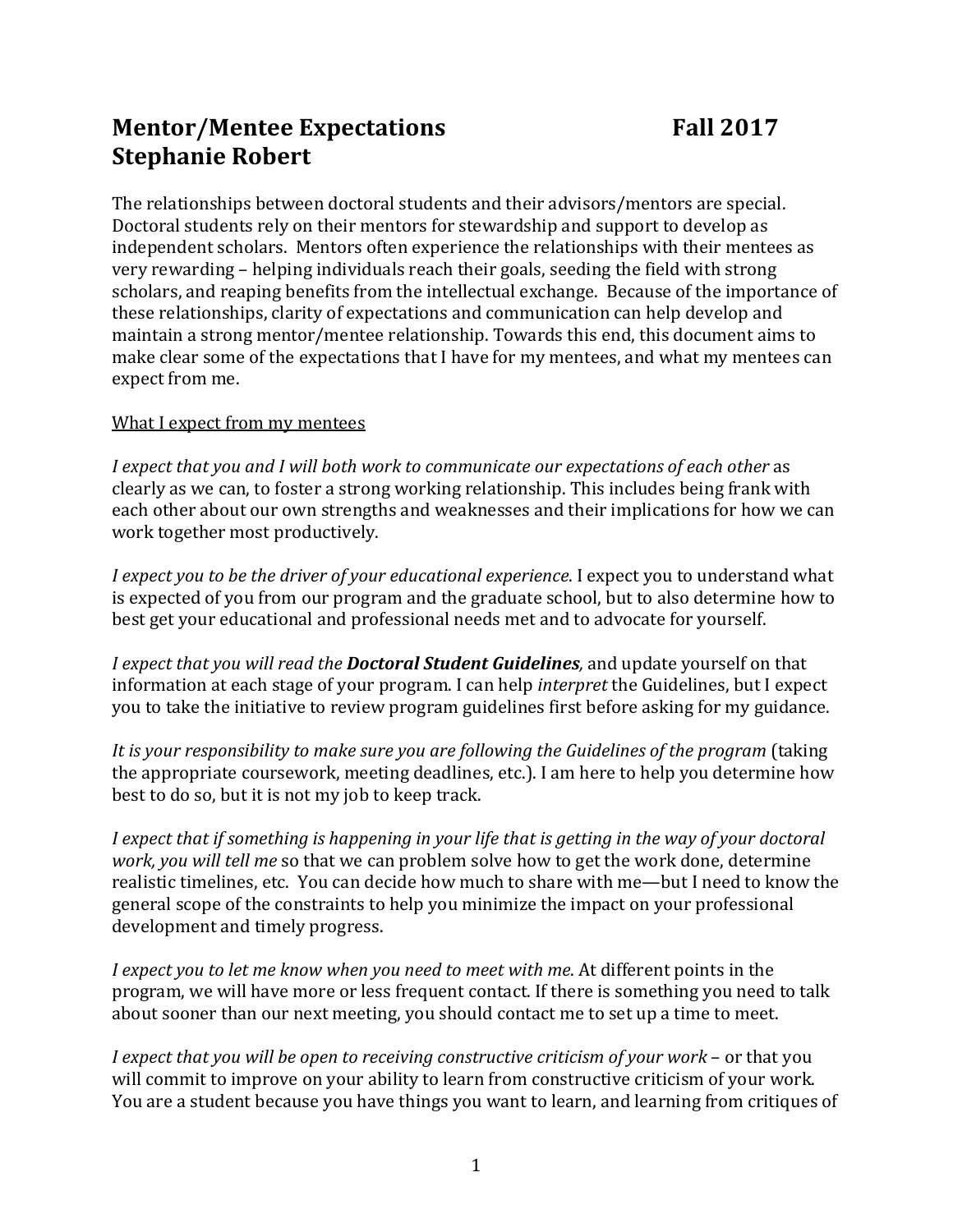your work is often the best way to improve. I hope to model taking constructive criticism well – test me!

*I expect you to disagree with me.* This is your life, your career, and your doctoral program. If you disagree with a comment or suggestion I make, you need to communicate that to me and be your own advocate.

*I encourage your feedback*. I am a flawed individual and I will make mistakes. I still am a work in progress and am trying to become a better mentor and individual over time. If I say something that angers or upsets you, I hope that you will let me know so that we can talk about it. One or both of us will likely benefit from that conversation.

*I expect you to respond promptly to my e-mails* – within one business day, preferably.

*I expect you to take advantage of opportunities other than those I present to you* – for example, attending professional development sessions offered by the graduate school, the teaching academy, and institutes and centers on campus. This is a part of you taking control of your professional goals.

*I expect you to work hard towards your professional goals while also working towards a sustainable work/life balance*. Both hard work and work/life balance are important to sustaining a successful professional career over the long term.

## What my mentees can expect from me

*I am eager to help you achieve your goals, and am committed to doing the best I can to support and advocate for you.* I enjoy helping other people achieve their goals, and my mentees are a priority for me.

*I will help you navigate your way through the doctoral program*. Although you are ultimately responsible for your deadlines and progress, I am pleased to help you interpret the guidelines and plan with you about strategies to get your professional needs met.

*I will make time for you*. I am very busy with a range of duties, but my mentees are a priority for me. If you need to meet with me sooner than planned, I expect you to contact me and tell me so. You should trust that I will be honest and tell you what I can and can't do regarding the timing of that meeting.

*I do not expect you to be just like me.* I am here to help you develop the career that you want for yourself. That may be in academia and it may not be. I am open to you having career goals of various types and am committed to helping you achieve them.

*Life is too short to not follow the path you want*. I believe that doctoral programs are not for everyone. If, during the course of your study, you decide that you may not want to continue with your doctoral degree, I encourage you to talk with me about it. There are good and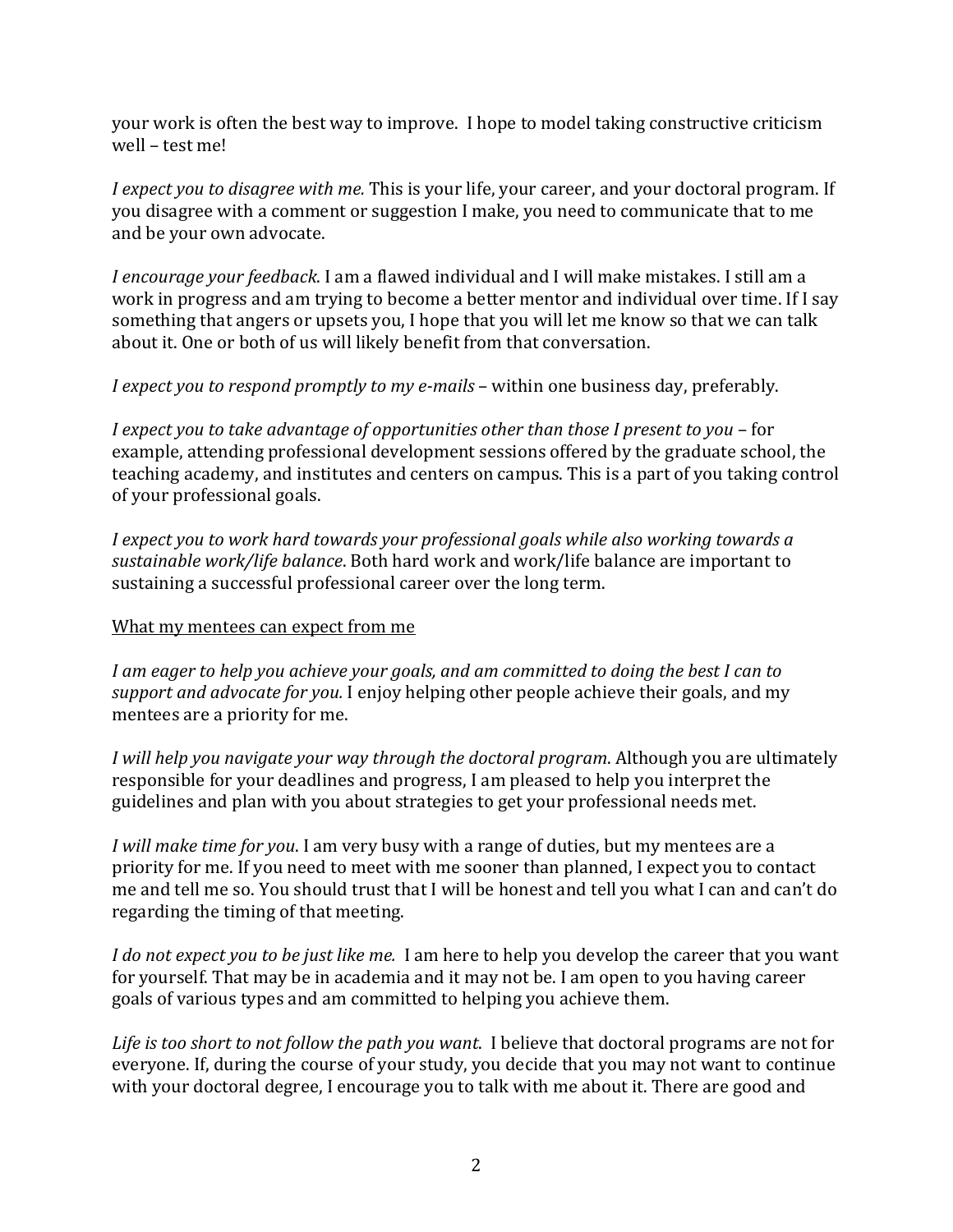bad reasons for doing a doctoral degree. I am open to you changing your goals and deciding that this is not the right path for you. I am willing to help talk you through your options.

*I am not Facebook friends with current students*. It's just my policy.

*I prefer e-mail* as the best way to reach me. I don't check my office phone messages consistently. I do not like to text about work, except in special circumstances. I don't like people to call me on my cell phone for work reasons, except in special circumstances (e.g., you are late for a meeting with me, an emergency happens).

*I try to respond to e-mail within one business day, when I am in town*. If you haven't heard from me in a couple days, or if it is urgent, please resend your message, as it may have gotten lost in the e-pile.

Although I am not responsible for funding you, *I will do my best to help you find appropriate funding for your doctoral studies.*

*I don't have to be your primary mentor*. If there is someone else who you think would be a better mentor/advisor for you, I am open to having that conversation. Having an appropriate primary mentor/advisor to help you reach your goals is important, and I am committed to helping you achieve your goals, even if it isn't with me as your mentor!

*I expect that I will not be your only mentor*. I would hate to think that you would be limited by only my advice and guidance. I encourage you to find others who can mentor you to meet different needs that you have. I will not be jealous but rather pleased if you get advice and assistance from others. Inevitably, you will get conflicting advice from me and others, and we can talk about that too.

*I will be honest about the strengths and weaknesses of your work*. For better or for worse, I am usually straightforward and direct with my feedback and you can expect that from me.

*I understand that my role as mentor changes over time* as a mentees needs change, and as a mentee moves towards independence. I will aim for clear communication about my changing expectations of you and you should aim for clear communication about your changing needs and concerns. Towards this end, every spring the Doctoral Program asks each doctoral student to report on his/her progress over the previous year and to highlight plans for the next year. We will use this as a time to thoroughly discuss your progress and plans.

*Below is a list of some of the topics that I am prepared to help you with*. I can either help you with these topics directly, or can help you find other people or opportunities to get your needs met in these domains. These topics will each become important to you at different stages in your development as an independent scholar. You should feel free to raise a discussion of any of these topics below, topics above, and other topics in our meetings.